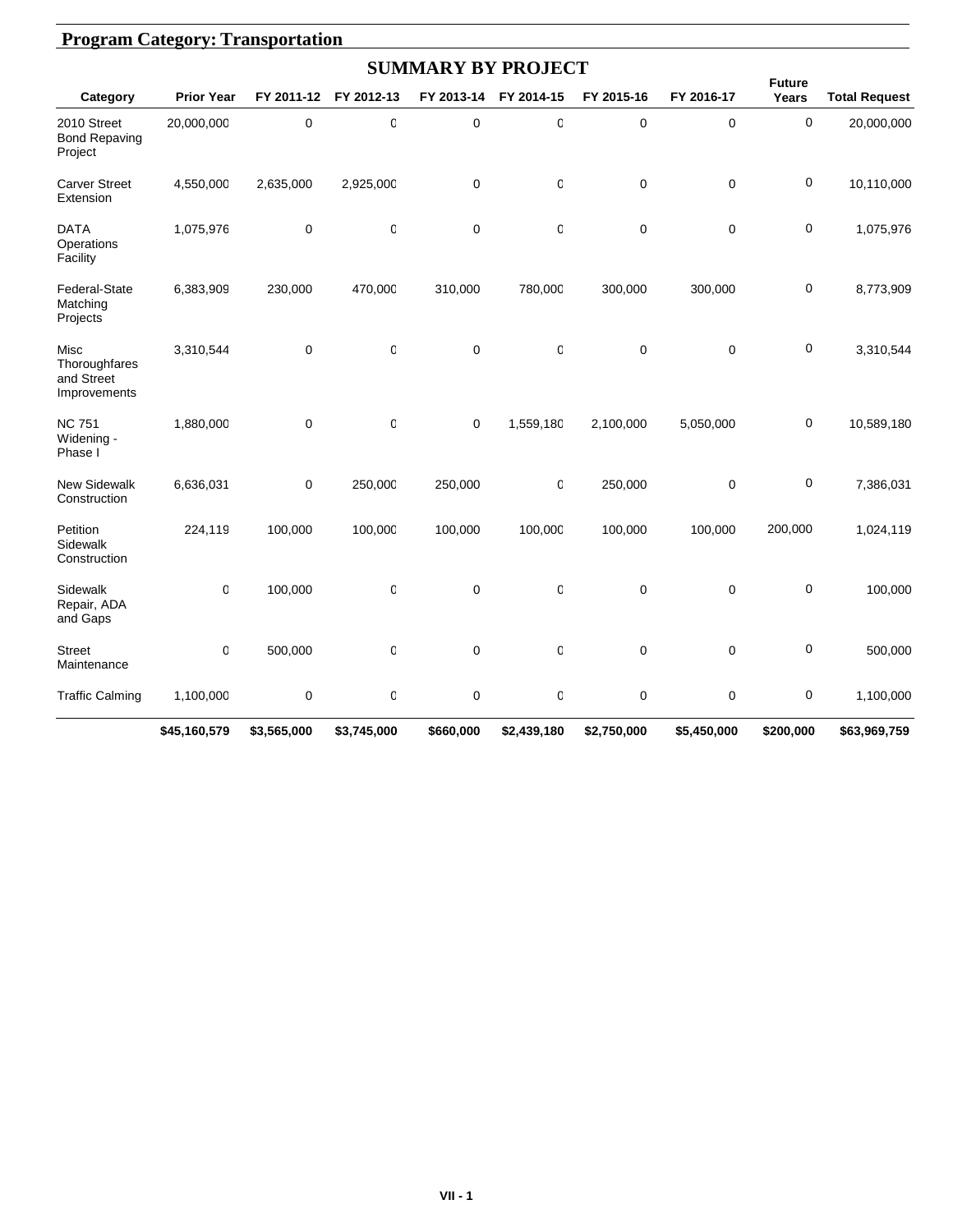#### **SUMMARY BY REVENUE SOURCE**

|                          |                   |             |             |            |             |             |             | <b>Future</b> |                    |
|--------------------------|-------------------|-------------|-------------|------------|-------------|-------------|-------------|---------------|--------------------|
| Category                 | <b>Prior Year</b> | FY 2011-12  | FY 2012-13  | FY 2013-14 | FY 2014-15  | FY 2015-16  | FY 2016-17  | Years         | <b>Total Funds</b> |
| Unidentified             | 0                 | 0           | 820,000     | 660,000    | 880,000     | 650.000     | 400,000     | 200,000       | 3,610,000          |
| <b>Rev Unauthorized</b>  | 0                 |             |             |            |             |             |             |               | 0                  |
| <b>Rev Authorized</b>    |                   |             | 0           |            |             |             |             |               |                    |
| Pay-As-You-Go            | 1,204,948         |             | 0           |            |             |             |             | 0             | 1,204,948          |
| Other                    | 650.570           | 600.000     |             |            |             |             |             | 0             | 1,250,570          |
| Intergovernmental        | 4,978,049         |             |             |            |             |             |             | $\Omega$      | 4,978,049          |
| <b>Installment Sales</b> | 1.075.976         | 330.000     |             |            |             |             |             | $\Omega$      | 1,405,976          |
| Impact Fees              | 7,183,130         | 2,635,000   | 2,925,000   | 0          | 1,559,180   | 2,100,000   | 5,050,000   | 0             | 21,452,310         |
| <b>GOB Unauthorized</b>  |                   |             |             |            |             |             |             |               |                    |
| <b>GOB Authorized</b>    | 30,067,906        | 0           | 0           |            |             |             |             | 0             | 30,067,906         |
|                          | \$45,160,579      | \$3,565,000 | \$3,745,000 | \$660,000  | \$2,439,180 | \$2,750,000 | \$5,450,000 | \$200,000     | \$63,969,759       |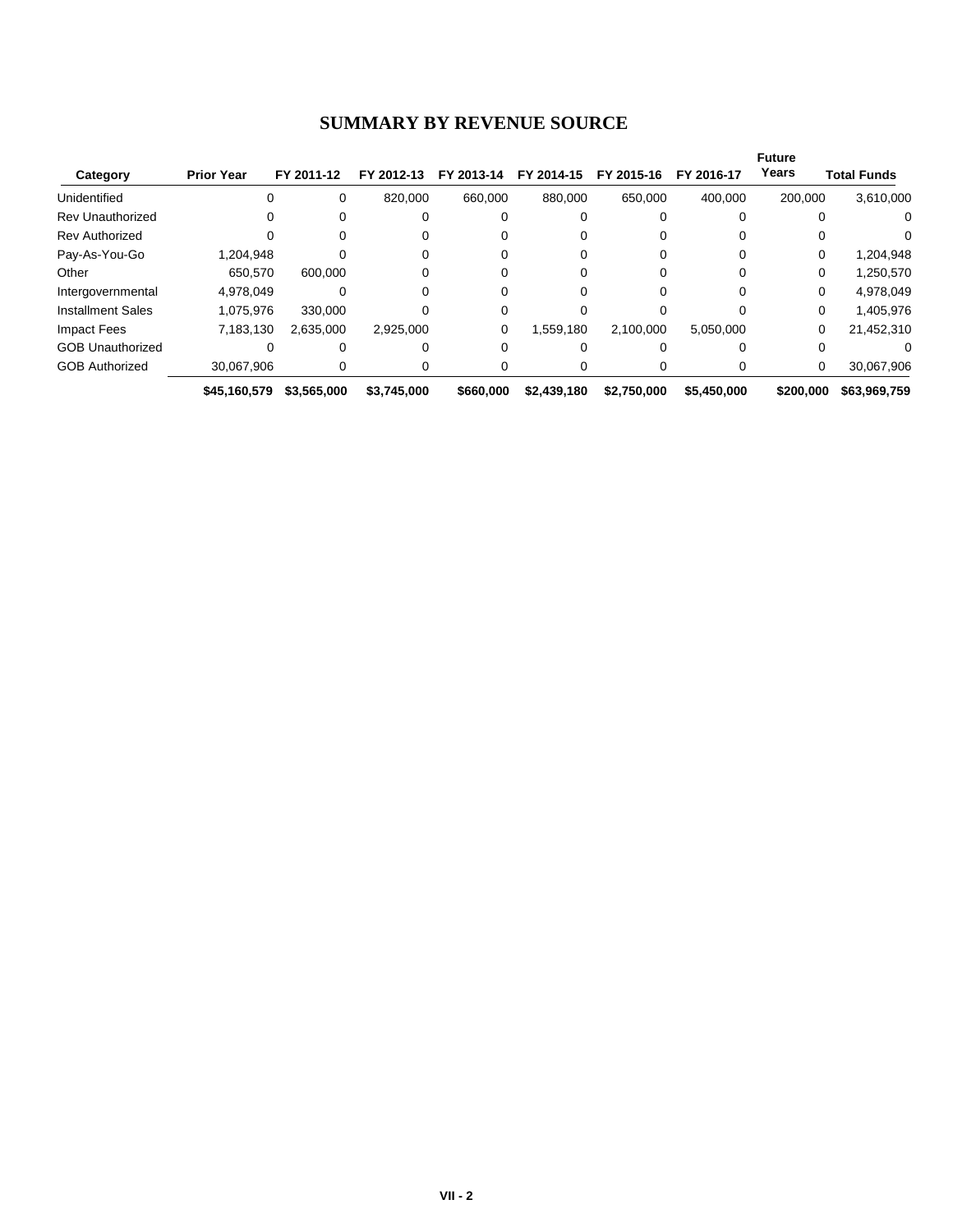| Service Area                                              | Department<br>Division/Program:<br>District:                                                                                                       |                            |                     |           |                                       |                |            |                        |              |
|-----------------------------------------------------------|----------------------------------------------------------------------------------------------------------------------------------------------------|----------------------------|---------------------|-----------|---------------------------------------|----------------|------------|------------------------|--------------|
| Transportation                                            |                                                                                                                                                    |                            | <b>Public Works</b> |           |                                       | Engineering    |            | All                    |              |
| <b>Project Title</b><br>2010 Street Bond Repaving Project |                                                                                                                                                    |                            | <b>Pin Number</b>   |           |                                       | Master Plan    |            |                        |              |
| <b>Project Description</b>                                |                                                                                                                                                    |                            |                     |           |                                       |                |            |                        |              |
|                                                           | This paving project provides for 158 miles of street repaving which will, when<br>completed, bring all City streets up to a fair condition rating. |                            |                     |           |                                       |                |            |                        |              |
|                                                           |                                                                                                                                                    |                            |                     |           |                                       |                |            |                        |              |
| PROJECT STATUS -                                          | <b>Total Expenditures</b>                                                                                                                          | April 2011<br>\$16,456,315 |                     | Beginning | <b>PROJECTED DATES:</b><br>Completion | 11/10<br>11/12 | <b>New</b> | <b>TYPE REQUEST</b>    |              |
| <b>Appropriation</b>                                      | <b>Prior Year</b>                                                                                                                                  | 2011-12                    | 2012-13             | 2013-14   | 2014-15                               | 2015-16        | 2016-17    | <b>Future</b><br>Years | <b>TOTAL</b> |
| Planning/Design                                           | \$0                                                                                                                                                | \$0                        | \$0                 | \$0       | \$0                                   | \$0            | \$0        | \$0                    | \$0          |
| Land                                                      | \$0                                                                                                                                                | \$0                        | \$0                 | \$0       | \$0                                   | \$0            | \$0        | \$0                    | \$0          |
| Construction                                              | 20,000,000                                                                                                                                         | \$0                        | \$0                 | \$0       | \$0                                   | \$0            | \$0        | \$0                    | 20,000,000   |
| Equip/Furnishings                                         | \$0                                                                                                                                                | \$0                        | \$0                 | \$0       | \$0                                   | \$0            | \$0        | \$0                    | \$0          |
| Contingency                                               | \$0                                                                                                                                                | \$0                        | \$0                 | \$0       | \$0                                   | \$0            | \$0        | \$0                    | \$0          |
| <b>Total</b>                                              | \$20,000,000                                                                                                                                       | \$0                        | \$0                 | \$0       | \$0                                   | \$0            | \$0        | \$0                    | \$20,000,000 |
| Revenue                                                   | <b>Prior Year</b>                                                                                                                                  | 2011-12                    | 2012-13             | 2013-14   | 2014-15                               | 2015-16        | 2016-17    | <b>Future</b><br>Years | <b>TOTAL</b> |
| Pay-As-You-Go                                             | \$0                                                                                                                                                | \$0                        | \$0                 | \$0       | \$0                                   | \$0            | \$0        | \$0                    | \$0          |
| <b>GOB Authorized</b>                                     | 20,000,000                                                                                                                                         | \$0                        | \$0                 | \$0       | \$0                                   | \$0            | \$0        | \$0                    | 20,000,000   |
| <b>GOB Unauthorized</b>                                   | \$0                                                                                                                                                | \$0                        | \$0                 | \$0       | \$0                                   | \$0            | \$0        | \$0                    | \$0          |
| Rev Authorized                                            | \$0                                                                                                                                                | \$0                        | \$0                 | \$0       | \$0                                   | \$0            | \$0        | \$0                    | \$0          |
| <b>Rev Unauthorized</b>                                   | \$0                                                                                                                                                | \$0                        | \$0                 | \$0       | \$0                                   | \$0            | \$0        | \$0                    | \$0          |
| <b>Installment Sales</b>                                  | \$0                                                                                                                                                | \$0                        | \$0                 | \$0       | \$0                                   | \$0            | \$0        | \$0                    | \$0          |
| <b>Impact Fees</b>                                        | \$0                                                                                                                                                | \$0                        | \$0                 | \$0       | \$0                                   | \$0            | \$0        | \$0                    | \$0          |
| Intergovernmental                                         | \$0                                                                                                                                                | \$0                        | \$0                 | \$0       | \$0                                   | \$0            | \$0        | \$0                    | \$0          |
| Other                                                     | \$0                                                                                                                                                | \$0                        | \$0                 | \$0       | \$0                                   | \$0            | \$0        | \$0                    | \$0          |
| Unidentified                                              | \$0                                                                                                                                                | \$0                        | \$0                 | \$0       | \$0                                   | \$0            | \$0        | \$0                    | \$0          |
| <b>Total</b>                                              | \$20,000,000                                                                                                                                       | \$0                        | \$0                 | \$0       | \$0                                   | \$0            | \$0        | \$0                    | \$20,000,000 |
| <b>Operating</b>                                          | <b>Prior Year</b>                                                                                                                                  | 2011-12                    | 2012-13             | 2013-14   | 2014-15                               | 2015-16        | 2016-17    | <b>Future</b><br>Years | <b>TOTAL</b> |
| Capital Outlay                                            | \$0                                                                                                                                                | \$0                        | \$0                 | \$0       | \$0                                   | \$0            | \$0        | \$0                    | \$0          |
| Maint/Operations                                          | \$0                                                                                                                                                | \$0                        | \$0                 | \$0       | \$0                                   | \$0            | \$0        | \$0                    | \$0          |
| Personnel                                                 | \$0                                                                                                                                                | \$0                        | \$0                 | \$0       | \$0                                   | \$0            | \$0        | \$0                    | \$0          |
| <b>Total</b>                                              | \$0                                                                                                                                                | \$0                        | \$0                 | \$0       | \$0                                   | \$0            | \$0        | \$0                    | \$0          |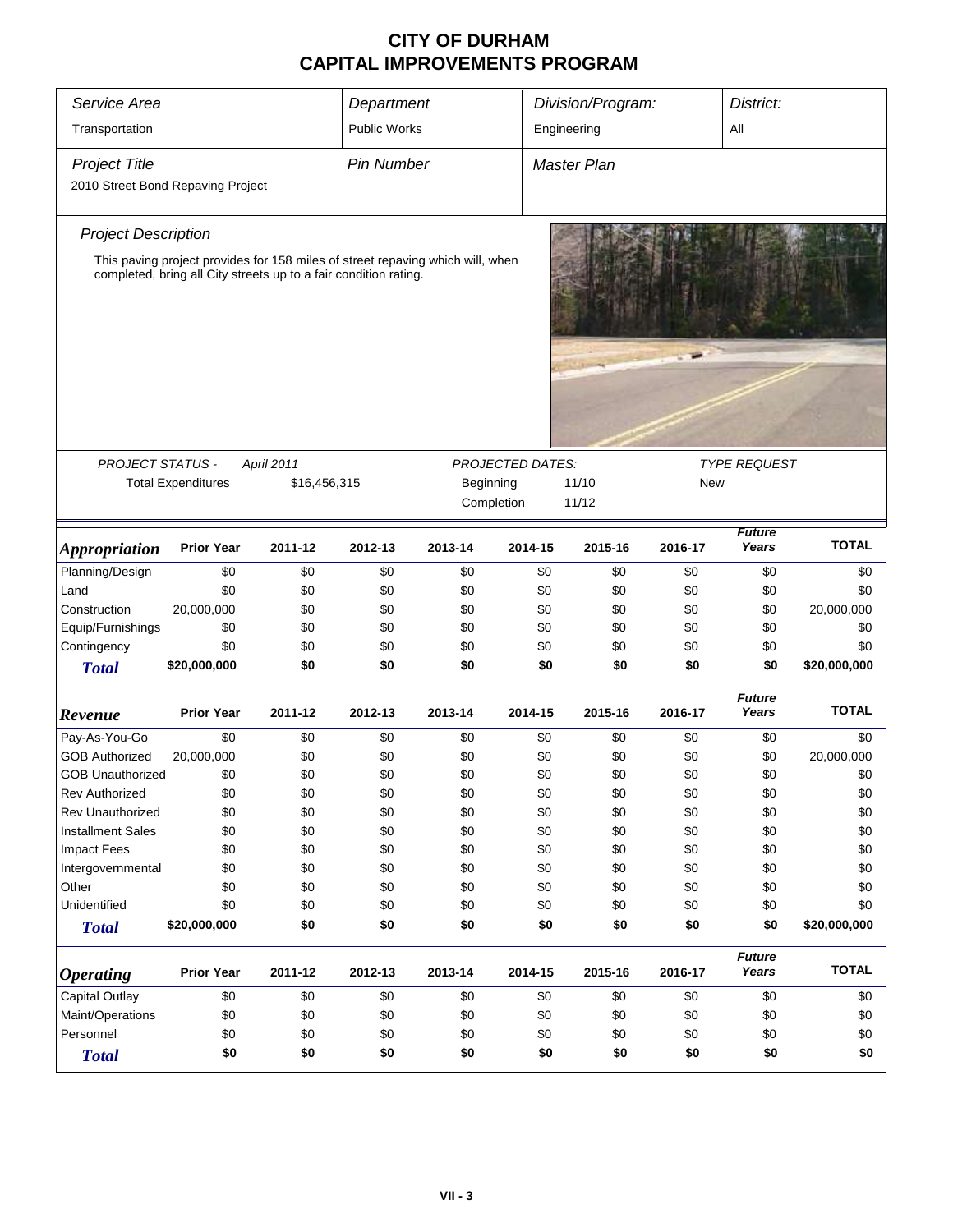| Service Area                                                                                                                              |                                                      |             |                                                                         | Department<br>Division/Program: |         |                                 |         | District:              |              |  |
|-------------------------------------------------------------------------------------------------------------------------------------------|------------------------------------------------------|-------------|-------------------------------------------------------------------------|---------------------------------|---------|---------------------------------|---------|------------------------|--------------|--|
| Transportation                                                                                                                            |                                                      |             | <b>Public Works</b>                                                     |                                 |         | Engineering                     |         | $\overline{2}$         |              |  |
| <b>Project Title</b>                                                                                                                      |                                                      |             | <b>Pin Number</b>                                                       |                                 |         | <b>Master Plan</b>              |         |                        |              |  |
| <b>Carver Street Extension</b>                                                                                                            |                                                      |             | 0833-01-45-7719                                                         |                                 |         | Long Range Transportation Plan  |         |                        |              |  |
| <b>Project Description</b>                                                                                                                |                                                      |             |                                                                         |                                 |         |                                 |         |                        |              |  |
|                                                                                                                                           | Danube Lane east to Hamlin Road.                     |             | This project extends Carver Street one mile in northeastern Durham from |                                 |         |                                 |         |                        |              |  |
|                                                                                                                                           |                                                      |             |                                                                         |                                 |         |                                 |         |                        |              |  |
| PROJECT STATUS -<br>PROJECTED DATES:<br>April 2011<br><b>Total Expenditures</b><br>\$794,637<br>Beginning<br>07/07<br>Completion<br>07/13 |                                                      |             |                                                                         |                                 |         | <b>TYPE REQUEST</b><br>Revision |         |                        |              |  |
| <b>Appropriation</b>                                                                                                                      | <b>Prior Year</b>                                    | 2011-12     | 2012-13                                                                 | 2013-14                         | 2014-15 | 2015-16                         | 2016-17 | <b>Future</b><br>Years | <b>TOTAL</b> |  |
| Planning/Design                                                                                                                           | \$2,050,000                                          | \$0         | \$0                                                                     | \$0                             | \$0     | \$0                             | \$0     | \$0                    | \$2,050,000  |  |
| Land                                                                                                                                      | \$0                                                  | \$2,635,000 | \$0                                                                     | \$0                             | \$0     | \$0                             | \$0     | \$0                    | \$2,635,000  |  |
| Construction                                                                                                                              | \$2,500,000                                          | \$0         | \$2,925,000                                                             | \$0                             | \$0     | \$0                             | \$0     | \$0                    | \$5,425,000  |  |
| <b>Total</b>                                                                                                                              | \$4,550,000                                          | \$2,635,000 | \$2,925,000                                                             | \$0                             | \$0     | \$0                             | \$0     | \$0                    | \$10,110,000 |  |
| Revenue                                                                                                                                   | <b>Prior Year</b>                                    | 2011-12     | 2012-13                                                                 | 2013-14                         | 2014-15 | 2015-16                         | 2016-17 | <b>Future</b><br>Years | <b>TOTAL</b> |  |
| Pay-As-You-Go                                                                                                                             | \$0                                                  | \$0         | \$0                                                                     | \$0                             | \$0     | \$0                             | \$0     | \$0                    | \$0          |  |
| <b>GOB Authorized</b>                                                                                                                     | \$0                                                  | \$0         | \$0                                                                     | \$0                             | \$0     | \$0                             | \$0     | \$0                    | \$0          |  |
| <b>GOB Unauthorized</b>                                                                                                                   | \$0                                                  | \$0         | \$0                                                                     | \$0                             | \$0     | \$0                             | \$0     | \$0                    | \$0          |  |
| <b>Rev Authorized</b>                                                                                                                     | \$0                                                  | \$0         | \$0                                                                     | \$0                             | \$0     | \$0                             | \$0     | \$0                    | \$0          |  |
| <b>Rev Unauthorized</b>                                                                                                                   | \$0                                                  | \$0         | \$0                                                                     | \$0                             | \$0     | \$0                             | \$0     | \$0                    | \$0          |  |
| <b>Installment Sales</b>                                                                                                                  | \$0                                                  | \$0         | \$0                                                                     | \$0                             | \$0     | \$0                             | \$0     | \$0                    | \$0          |  |
| <b>Impact Fees</b>                                                                                                                        | \$4,550,000                                          | \$2,635,000 | \$2,925,000                                                             | \$0                             | \$0     | \$0                             | \$0     | \$0                    | 10,110,000   |  |
| Intergovernmental                                                                                                                         | \$0                                                  | \$0         | \$0                                                                     | \$0                             | \$0     | \$0                             | \$0     | \$0                    | \$0          |  |
| Other                                                                                                                                     | \$0                                                  | \$0         | \$0                                                                     | \$0                             | \$0     | \$0                             | \$0     | \$0                    | \$0          |  |
| Unidentified                                                                                                                              | \$0                                                  | \$0         | \$0                                                                     | \$0                             | \$0     | \$0                             | \$0     | \$0                    | \$0          |  |
| <b>Total</b>                                                                                                                              | \$4,550,000                                          | \$2,635,000 | \$2,925,000                                                             | \$0                             | \$0     | \$0                             | \$0     | \$0                    | \$10,110,000 |  |
| <b>Operating</b>                                                                                                                          | <b>Prior Year</b>                                    | 2011-12     | 2012-13                                                                 | 2013-14                         | 2014-15 | 2015-16                         | 2016-17 | <b>Future</b><br>Years | <b>TOTAL</b> |  |
| Capital Outlay                                                                                                                            | \$0                                                  | \$0         | \$0                                                                     | \$0                             | \$0     | \$0                             | \$0     | \$0                    | \$0          |  |
| Maint/Operations                                                                                                                          | \$0                                                  | \$0         | \$0                                                                     | \$0                             | \$0     | \$0                             | \$0     | \$0                    | \$0          |  |
| Personnel<br>\$0<br>\$0<br>\$0<br>\$0<br>\$0<br>\$0<br>\$0<br>\$0                                                                         |                                                      |             |                                                                         |                                 |         | \$0                             |         |                        |              |  |
| <b>Total</b>                                                                                                                              | \$0<br>\$0<br>\$0<br>\$0<br>\$0<br>\$0<br>\$0<br>\$0 |             |                                                                         |                                 |         |                                 |         |                        | \$0          |  |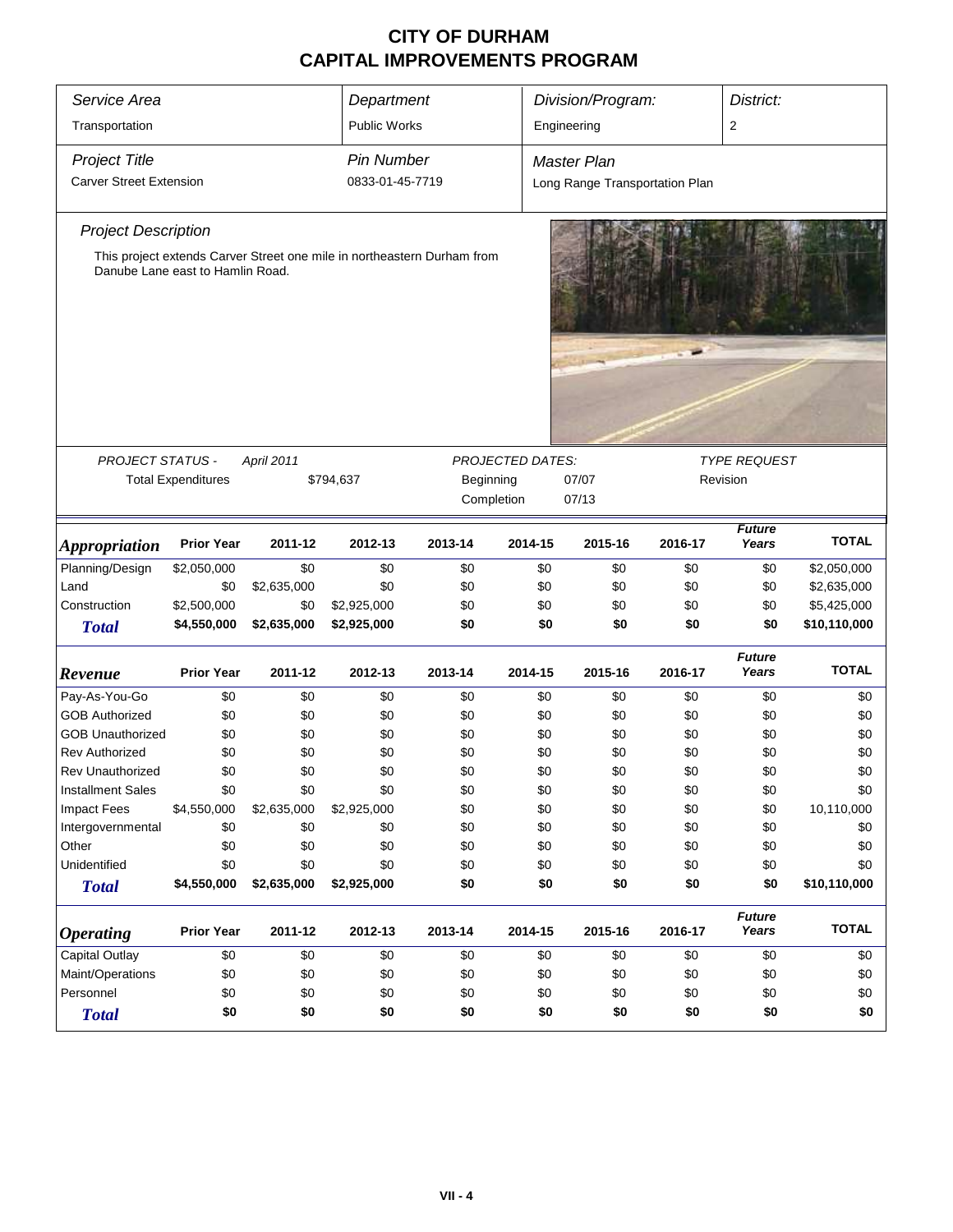| Service Area                    |                                                                                                                                                                                                                          |            | Department              |           |                                       | Division/Program: |         |                        | District:    |  |
|---------------------------------|--------------------------------------------------------------------------------------------------------------------------------------------------------------------------------------------------------------------------|------------|-------------------------|-----------|---------------------------------------|-------------------|---------|------------------------|--------------|--|
| Transportation                  |                                                                                                                                                                                                                          |            | <b>General Services</b> |           |                                       |                   |         | 1                      |              |  |
| <b>Project Title</b>            |                                                                                                                                                                                                                          |            | <b>Pin Number</b>       |           |                                       | Master Plan       |         |                        |              |  |
| <b>DATA Operations Facility</b> |                                                                                                                                                                                                                          |            |                         |           |                                       |                   |         |                        |              |  |
|                                 |                                                                                                                                                                                                                          |            |                         |           |                                       |                   |         |                        |              |  |
| <b>Project Description</b>      |                                                                                                                                                                                                                          |            |                         |           |                                       |                   |         |                        |              |  |
| landscape.                      | This project completes defective or non-compliant work at the DATA<br>Operations Facility, needed for project closeout, to include repairs to HVAC,<br>overhead doors, detention ponds and penthouses and replacement of |            |                         |           |                                       |                   |         |                        | sunder.      |  |
| <b>PROJECT STATUS -</b>         | <b>Total Expenditures</b>                                                                                                                                                                                                | April 2011 | \$891,219               | Beginning | <b>PROJECTED DATES:</b><br>Completion | 07/08<br>01/12    | New     | <b>TYPE REQUEST</b>    |              |  |
| <i><b>Appropriation</b></i>     | <b>Prior Year</b>                                                                                                                                                                                                        | 2011-12    | 2012-13                 | 2013-14   | 2014-15                               | 2015-16           | 2016-17 | <b>Future</b><br>Years | <b>TOTAL</b> |  |
| Planning/Design                 | \$75,767                                                                                                                                                                                                                 | \$0        | \$0                     | \$0       | \$0                                   | \$0               | \$0     | \$0                    | \$75,767     |  |
| Land                            | \$0                                                                                                                                                                                                                      | \$0        | \$0                     | \$0       | \$0                                   | \$0               | \$0     | \$0                    | \$0          |  |
| Construction                    | \$983,209                                                                                                                                                                                                                | \$0        | \$0                     | \$0       | \$0                                   | \$0               | \$0     | \$0                    | \$983,209    |  |
| Equip/Furnishings               | \$0                                                                                                                                                                                                                      | \$0        | \$0                     | \$0       | \$0                                   | \$0               | \$0     | \$0                    | \$0          |  |
| Contingency                     | \$17,000                                                                                                                                                                                                                 | \$0        | \$0                     | \$0       | \$0                                   | \$0               | \$0     | \$0                    | \$17,000     |  |
| <b>Total</b>                    | \$1,075,976                                                                                                                                                                                                              | \$0        | \$0                     | \$0       | \$0                                   | \$0               | \$0     | \$0                    | \$1,075,976  |  |
| Revenue                         | <b>Prior Year</b>                                                                                                                                                                                                        | 2011-12    | 2012-13                 | 2013-14   | 2014-15                               | 2015-16           | 2016-17 | <b>Future</b><br>Years | <b>TOTAL</b> |  |
| Pay-As-You-Go                   | \$0                                                                                                                                                                                                                      | \$0        | \$0                     | \$0       | \$0                                   | \$0               | \$0     | \$0                    | \$0          |  |
| <b>GOB Authorized</b>           | \$0                                                                                                                                                                                                                      | \$0        | \$0                     | \$0       | \$0                                   | \$0               | \$0     | \$0                    | \$0          |  |
| <b>GOB Unauthorized</b>         | \$0                                                                                                                                                                                                                      | \$0        | \$0                     | \$0       | \$0                                   | \$0               | \$0     | \$0                    | \$0          |  |
| <b>Rev Authorized</b>           | \$0                                                                                                                                                                                                                      | \$0        | \$0                     | \$0       | \$0                                   | \$0               | \$0     | \$0                    | \$0          |  |
| Rev Unauthorized                | \$0                                                                                                                                                                                                                      | \$0        | \$0                     | \$0       | \$0                                   | \$0               | \$0     | \$0                    | \$0          |  |
| <b>Installment Sales</b>        | \$1,075,976                                                                                                                                                                                                              | \$0        | \$0                     | \$0       | \$0                                   | \$0               | \$0     | \$0                    | \$1,075,976  |  |
| <b>Impact Fees</b>              | \$0                                                                                                                                                                                                                      | \$0        | \$0                     | \$0       | \$0                                   | \$0               | \$0     | \$0                    | \$0          |  |
| Intergovernmental               | \$0                                                                                                                                                                                                                      | \$0        | \$0                     | \$0       | \$0                                   | \$0               | \$0     | \$0                    | \$0          |  |
| Other                           | \$0                                                                                                                                                                                                                      | \$0        | \$0                     | \$0       | \$0                                   | \$0               | \$0     | \$0                    | \$0          |  |
| Unidentified                    | \$0                                                                                                                                                                                                                      | \$0        | \$0                     | \$0       | \$0                                   | \$0               | \$0     | \$0                    | \$0          |  |
| <b>Total</b>                    | \$1,075,976                                                                                                                                                                                                              | \$0        | \$0                     | \$0       | \$0                                   | \$0               | \$0     | \$0                    | \$1,075,976  |  |
| <i><b>Operating</b></i>         | <b>Prior Year</b>                                                                                                                                                                                                        | 2011-12    | 2012-13                 | 2013-14   | 2014-15                               | 2015-16           | 2016-17 | <b>Future</b><br>Years | <b>TOTAL</b> |  |
| Capital Outlay                  | \$0                                                                                                                                                                                                                      | \$0        | \$0                     | \$0       | \$0                                   | \$0               | \$0     | \$0                    | \$0          |  |
| Maint/Operations                | \$0                                                                                                                                                                                                                      | \$0        | \$0                     | \$0       | \$0                                   | \$0               | \$0     | \$0                    | \$0          |  |
| Personnel                       | \$0                                                                                                                                                                                                                      | \$0        | \$0                     | \$0       | \$0                                   | \$0               | \$0     | \$0                    | \$0          |  |
| <b>Total</b>                    | \$0                                                                                                                                                                                                                      | \$0        | \$0                     | \$0       | \$0                                   | \$0               | \$0     | \$0                    | \$0          |  |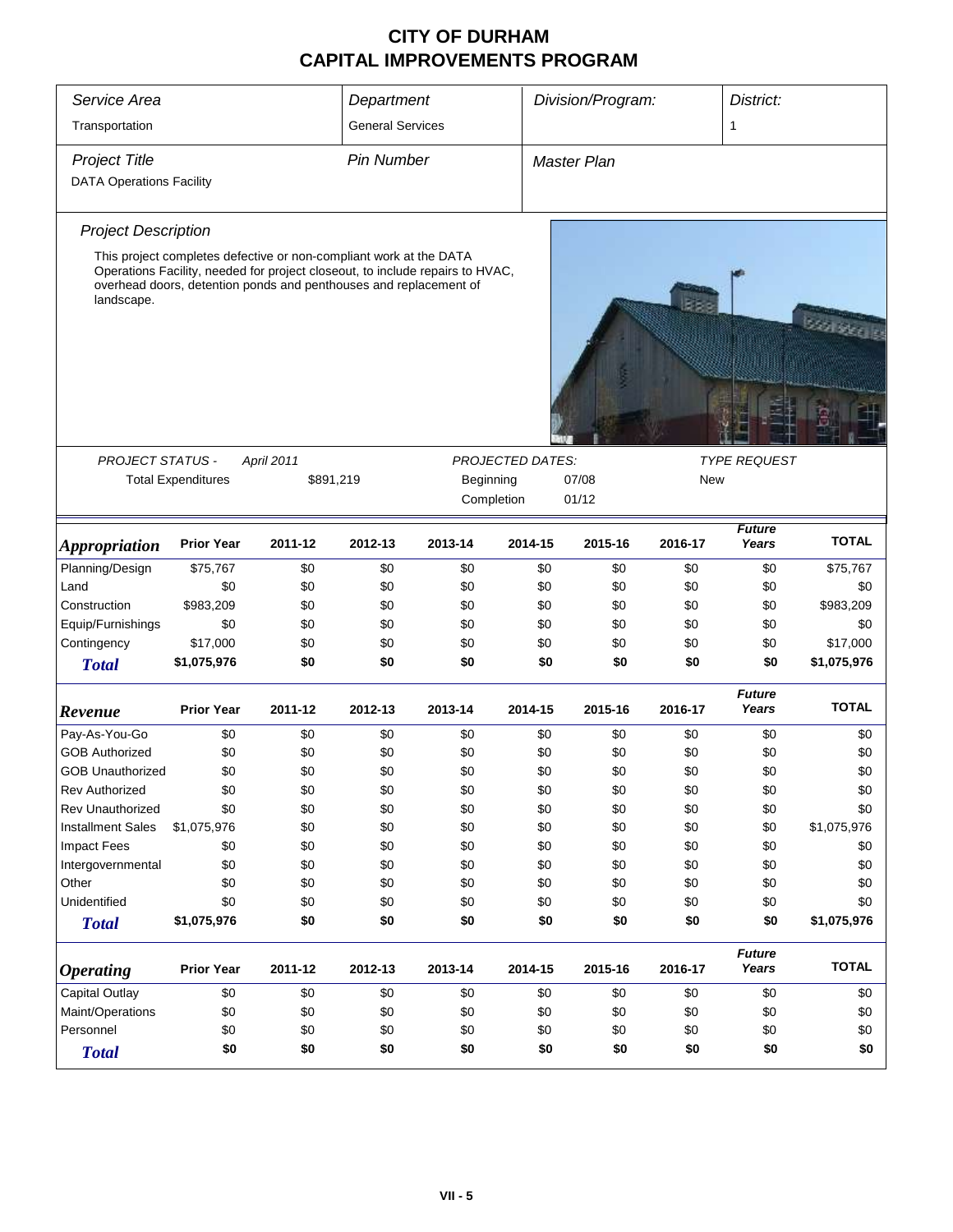| Service Area                    | Department<br>Division/Program:                                                                                                                                                          |             |                   |                                    |                         |                                |           | District:              |              |  |
|---------------------------------|------------------------------------------------------------------------------------------------------------------------------------------------------------------------------------------|-------------|-------------------|------------------------------------|-------------------------|--------------------------------|-----------|------------------------|--------------|--|
|                                 |                                                                                                                                                                                          |             |                   |                                    |                         | Transportation<br>All          |           |                        |              |  |
| Transportation                  |                                                                                                                                                                                          |             | Transportation    |                                    |                         |                                |           |                        |              |  |
| <b>Project Title</b>            |                                                                                                                                                                                          |             | <b>Pin Number</b> |                                    |                         | <b>Master Plan</b>             |           |                        |              |  |
| Federal-State Matching Projects |                                                                                                                                                                                          |             |                   |                                    |                         | Long Range Transportation Plan |           |                        |              |  |
| <b>Project Description</b>      |                                                                                                                                                                                          |             |                   |                                    |                         |                                |           |                        |              |  |
|                                 | These funds provide matching funds for transportation grants for various                                                                                                                 |             |                   |                                    |                         |                                |           |                        |              |  |
|                                 | improvements such as noise barriers, roadway landscaping, bike lanes and<br>intersection improvements. Some of the Riddle Road improvements are<br>included here. Projects are citywide. |             |                   |                                    |                         |                                |           |                        |              |  |
|                                 |                                                                                                                                                                                          |             |                   |                                    |                         |                                |           |                        |              |  |
|                                 |                                                                                                                                                                                          |             |                   |                                    |                         |                                |           |                        |              |  |
|                                 |                                                                                                                                                                                          |             |                   |                                    |                         |                                |           |                        |              |  |
|                                 |                                                                                                                                                                                          |             |                   |                                    |                         |                                |           |                        |              |  |
|                                 |                                                                                                                                                                                          |             |                   |                                    |                         |                                |           |                        |              |  |
| <b>PROJECT STATUS -</b>         |                                                                                                                                                                                          | April 2011  |                   |                                    | <b>PROJECTED DATES:</b> |                                |           | <b>TYPE REQUEST</b>    |              |  |
|                                 | <b>Total Expenditures</b>                                                                                                                                                                | \$2,834,600 |                   | Beginning<br>07/04<br>Continuation |                         |                                |           |                        |              |  |
|                                 |                                                                                                                                                                                          |             |                   |                                    | Completion              | 06/17                          |           |                        |              |  |
| <b>Appropriation</b>            | <b>Prior Year</b>                                                                                                                                                                        | 2011-12     | 2012-13           | 2013-14                            | 2014-15                 | 2015-16                        | 2016-17   | <b>Future</b><br>Years | <b>TOTAL</b> |  |
| Planning/Design                 | \$1,124,726                                                                                                                                                                              | \$0         | \$0               | \$0                                | \$0                     | \$0                            | \$0       | \$0                    | \$1,124,726  |  |
| Land                            | \$367,010                                                                                                                                                                                | \$0         | \$0               | \$0                                | \$0                     | \$0                            | \$0       | \$0                    | \$367,010    |  |
| Construction                    | \$4,892,173                                                                                                                                                                              | \$230,000   | \$470,000         | \$310,000                          | \$780,000               | \$300,000                      | \$300,000 | \$0                    | \$7,282,173  |  |
| Equip/Furnishings               | \$0                                                                                                                                                                                      | \$0         | \$0               | \$0                                | \$0                     | \$0                            | \$0       | \$0                    | \$0          |  |
| Contingency                     | \$0                                                                                                                                                                                      | \$0         | \$0               | \$0                                | \$0                     | \$0                            | \$0       | \$0                    | \$0          |  |
| <b>Total</b>                    | \$6,383,909                                                                                                                                                                              | \$230,000   | \$470,000         | \$310,000                          | \$780,000               | \$300,000                      | \$300,000 | \$0                    | \$8,773,909  |  |
| Revenue                         | <b>Prior Year</b>                                                                                                                                                                        | 2011-12     | 2012-13           | 2013-14                            | 2014-15                 | 2015-16                        | 2016-17   | <b>Future</b><br>Years | <b>TOTAL</b> |  |
| Pay-As-You-Go                   | \$500,000                                                                                                                                                                                | \$0         | \$0               | \$0                                | \$0                     | \$0                            | \$0       | \$0                    | \$500,000    |  |
| <b>GOB Authorized</b>           | \$4,041,139                                                                                                                                                                              | \$0         | \$0               | \$0                                | \$0                     | \$0                            | \$0       | \$0                    | \$4,041,139  |  |
| <b>GOB Unauthorized</b>         | \$0                                                                                                                                                                                      | \$0         | \$0               | \$0                                | \$0                     | \$0                            | \$0       | \$0                    | \$0          |  |
| <b>Rev Authorized</b>           | \$0                                                                                                                                                                                      | \$0         | \$0               | \$0                                | \$0                     | \$0                            | \$0       | \$0                    | \$0          |  |
| Rev Unauthorized                | \$0                                                                                                                                                                                      | \$0         | \$0               | \$0                                | \$0                     | \$0                            | \$0       | \$0                    | \$0          |  |
| <b>Installment Sales</b>        | \$0                                                                                                                                                                                      | \$230,000   | \$0               | \$0                                | \$0                     | \$0                            | \$0       | \$0                    | \$230,000    |  |
| <b>Impact Fees</b>              | \$753,130                                                                                                                                                                                | \$0         | \$0               | \$0                                | \$0                     | \$0                            | \$0       | \$0                    | \$753,130    |  |
| Intergovernmental               | \$980,000                                                                                                                                                                                | \$0         | \$0               | \$0                                | \$0                     | \$0                            | \$0       | \$0                    | \$980,000    |  |
| Other                           | \$109,640                                                                                                                                                                                | \$0         | \$0               | \$0                                | \$0                     | \$0                            | \$0       | \$0                    | \$109,640    |  |
| Unidentified                    | \$0                                                                                                                                                                                      | \$0         | \$470,000         | \$310,000                          | \$780,000               | \$300,000                      | \$300,000 | \$0                    | \$2,160,000  |  |
| <b>Total</b>                    | \$6,383,909                                                                                                                                                                              | \$230,000   | \$470,000         | \$310,000                          | \$780,000               | \$300,000                      | \$300,000 | \$0                    | \$8,773,909  |  |
| <b>Operating</b>                | <b>Prior Year</b>                                                                                                                                                                        | 2011-12     | 2012-13           | 2013-14                            | 2014-15                 | 2015-16                        | 2016-17   | <b>Future</b><br>Years | <b>TOTAL</b> |  |
| Capital Outlay                  | \$0                                                                                                                                                                                      | \$0         | \$0               | \$0                                | \$0                     | \$0                            | \$0       | \$0                    | \$0          |  |
| Maint/Operations                | \$0                                                                                                                                                                                      | \$0         | \$0               | \$0                                | \$0                     | \$0                            | \$0       | \$0                    | \$0          |  |
| Personnel                       | \$0                                                                                                                                                                                      | \$0         | \$0               | \$0                                | \$0                     | \$0                            | \$0       | \$0                    | \$0          |  |
| <b>Total</b>                    | \$0                                                                                                                                                                                      | \$0         | \$0               | \$0                                | \$0                     | \$0                            | \$0       | \$0                    | \$0          |  |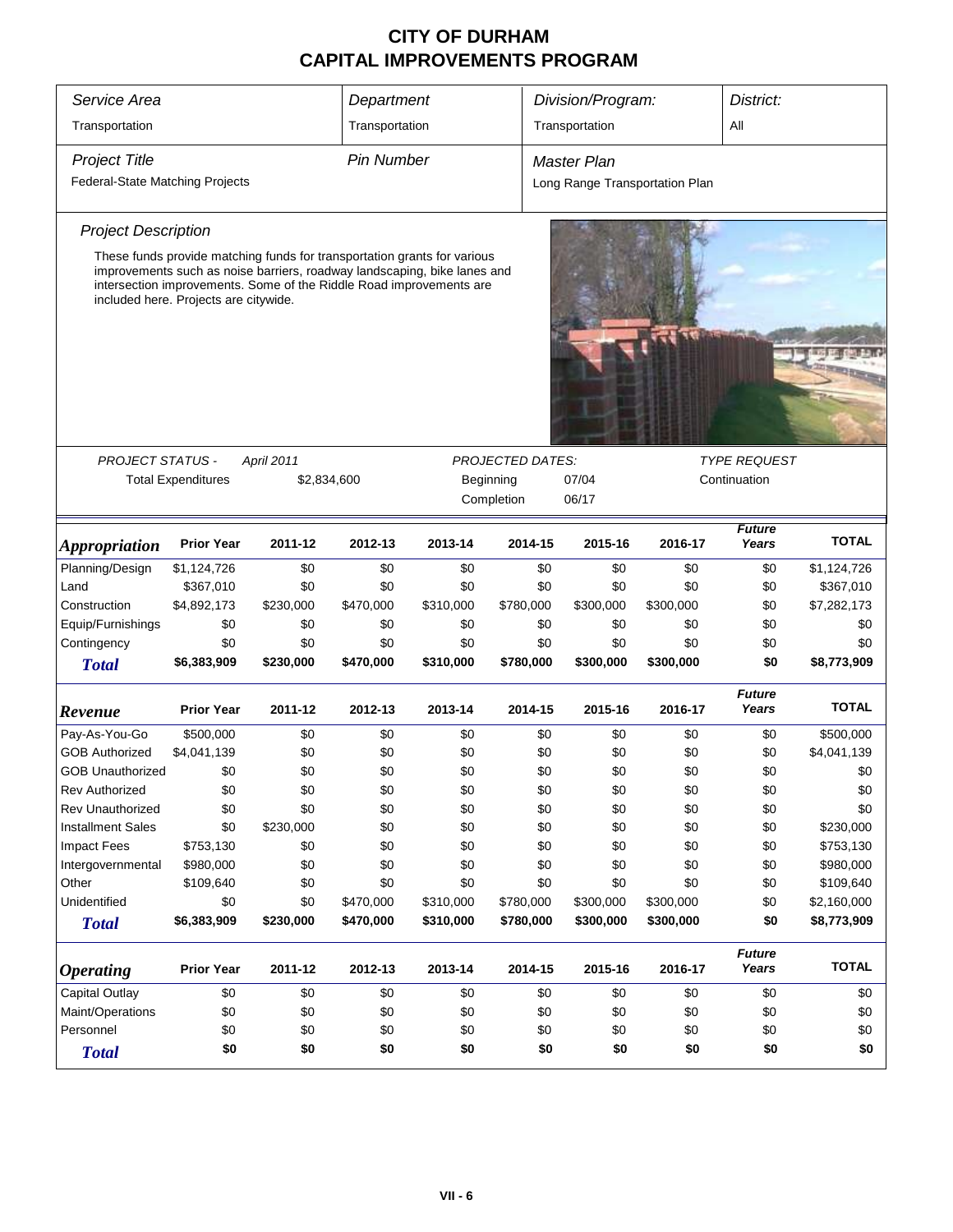| Service Area                                  |                                                                                                                                                                                                                                           |            | Department        |         |                         |     | Division/Program:              |         | District:              |              |
|-----------------------------------------------|-------------------------------------------------------------------------------------------------------------------------------------------------------------------------------------------------------------------------------------------|------------|-------------------|---------|-------------------------|-----|--------------------------------|---------|------------------------|--------------|
| Transportation                                |                                                                                                                                                                                                                                           |            | Transportation    |         |                         |     | Transportation                 |         | ΑIΙ                    |              |
| <b>Project Title</b>                          |                                                                                                                                                                                                                                           |            | <b>Pin Number</b> |         |                         |     | Master Plan                    |         |                        |              |
| Misc Thoroughfares and Street<br>Improvements |                                                                                                                                                                                                                                           |            |                   |         |                         |     | Long Range Transportation Plan |         |                        |              |
| <b>Project Description</b>                    |                                                                                                                                                                                                                                           |            |                   |         |                         |     |                                |         |                        |              |
| are citywide.                                 | This project provides funding to construct missing segments of streets<br>between those segments not built by developers, plus other improvements like<br>turn lanes, intersection widening, new signals and railroad crossings. Projects |            |                   |         |                         |     |                                |         |                        |              |
|                                               |                                                                                                                                                                                                                                           |            |                   |         |                         |     |                                |         |                        |              |
| <b>PROJECT STATUS -</b>                       |                                                                                                                                                                                                                                           | April 2011 |                   |         | <b>PROJECTED DATES:</b> |     |                                |         | <b>TYPE REQUEST</b>    |              |
|                                               | <b>Total Expenditures</b><br>\$2,490,751<br>Beginning                                                                                                                                                                                     |            |                   |         |                         |     | 07/04                          |         | Continuation           |              |
|                                               |                                                                                                                                                                                                                                           |            |                   |         | Completion              |     | 07/13                          |         |                        |              |
| <i><b>Appropriation</b></i>                   | <b>Prior Year</b>                                                                                                                                                                                                                         | 2011-12    | 2012-13           | 2013-14 | 2014-15                 |     | 2015-16                        | 2016-17 | <b>Future</b><br>Years | <b>TOTAL</b> |
| Planning/Design                               | \$1,090,606                                                                                                                                                                                                                               | \$0        | \$0               | \$0     |                         | \$0 | \$0                            | \$0     | \$0                    | \$1,090,606  |
| Land                                          | \$0                                                                                                                                                                                                                                       | \$0        | \$0               | \$0     |                         | \$0 | \$0                            | \$0     | \$0                    | \$0          |
| Construction                                  | \$1,196,153                                                                                                                                                                                                                               | \$0        | \$0               | \$0     |                         | \$0 | \$0                            | \$0     | \$0                    | \$1,196,153  |
| Equip/Furnishings                             | \$1,001,123                                                                                                                                                                                                                               | \$0        | \$0               | \$0     |                         | \$0 | \$0                            | \$0     | \$0                    | \$1,001,123  |
| Contingency                                   | \$22,662                                                                                                                                                                                                                                  | \$0        | \$0               | \$0     |                         | \$0 | \$0                            | \$0     | \$0                    | \$22,662     |
| <b>Total</b>                                  | \$3,310,544                                                                                                                                                                                                                               | \$0        | \$0               | \$0     |                         | \$0 | \$0                            | \$0     | \$0                    | \$3,310,544  |
| Revenue                                       | <b>Prior Year</b>                                                                                                                                                                                                                         | 2011-12    | 2012-13           | 2013-14 | 2014-15                 |     | 2015-16                        | 2016-17 | <b>Future</b><br>Years | <b>TOTAL</b> |
| Pay-As-You-Go                                 | \$604,948                                                                                                                                                                                                                                 | \$0        | \$0               | \$0     |                         | \$0 | \$0                            | \$0     | \$0                    | \$604,948    |
| <b>GOB Authorized</b>                         | \$1,576,767                                                                                                                                                                                                                               | \$0        | \$0               | \$0     |                         | \$0 | \$0                            | \$0     | \$0                    | \$1,576,767  |
| <b>GOB Unauthorized</b>                       | \$0                                                                                                                                                                                                                                       | \$0        | \$0               | \$0     |                         | \$0 | \$0                            | \$0     | \$0                    | \$0          |
| <b>Rev Authorized</b>                         | \$0                                                                                                                                                                                                                                       | \$0        | \$0               | \$0     |                         | \$0 | \$0                            | \$0     | \$0                    | \$0          |
| <b>Rev Unauthorized</b>                       | \$0                                                                                                                                                                                                                                       | \$0        | \$0               | \$0     |                         | \$0 | \$0                            | \$0     | \$0                    | \$0          |
| <b>Installment Sales</b>                      | \$0                                                                                                                                                                                                                                       | \$0        | \$0               | \$0     |                         | \$0 | \$0                            | \$0     | \$0                    | \$0          |
| <b>Impact Fees</b>                            | \$0                                                                                                                                                                                                                                       | \$0        | \$0               | \$0     |                         | \$0 | \$0                            | \$0     | \$0                    | \$0          |
| Intergovernmental                             | \$959,918                                                                                                                                                                                                                                 | \$0        | \$0               | \$0     |                         | \$0 | \$0                            | \$0     | \$0                    | \$959,918    |
| Other                                         | \$168,911                                                                                                                                                                                                                                 | \$0        | \$0               | \$0     |                         | \$0 | \$0                            | \$0     | \$0                    | \$168,911    |
| Unidentified                                  | \$0                                                                                                                                                                                                                                       | \$0        | \$0               | \$0     |                         | \$0 | \$0                            | \$0     | \$0                    | \$0          |
| <b>Total</b>                                  | \$3,310,544                                                                                                                                                                                                                               | \$0        | \$0               | \$0     |                         | \$0 | \$0                            | \$0     | \$0                    | \$3,310,544  |
| <b>Operating</b>                              | <b>Prior Year</b>                                                                                                                                                                                                                         | 2011-12    | 2012-13           | 2013-14 | 2014-15                 |     | 2015-16                        | 2016-17 | <b>Future</b><br>Years | <b>TOTAL</b> |
| <b>Capital Outlay</b>                         | \$0                                                                                                                                                                                                                                       | \$0        | \$0               | \$0     |                         | \$0 | \$0                            | \$0     | \$0                    | \$0          |
| Maint/Operations                              | \$0                                                                                                                                                                                                                                       | \$0        | \$0               | \$0     |                         | \$0 | \$0                            | \$0     | \$0                    | \$0          |
| Personnel                                     | \$0                                                                                                                                                                                                                                       | \$0        | \$0               | \$0     |                         | \$0 | \$0                            | \$0     | \$0                    | \$0          |
| <b>Total</b>                                  | \$0                                                                                                                                                                                                                                       | \$0        | \$0               | \$0     |                         | \$0 | \$0                            | \$0     | \$0                    | \$0          |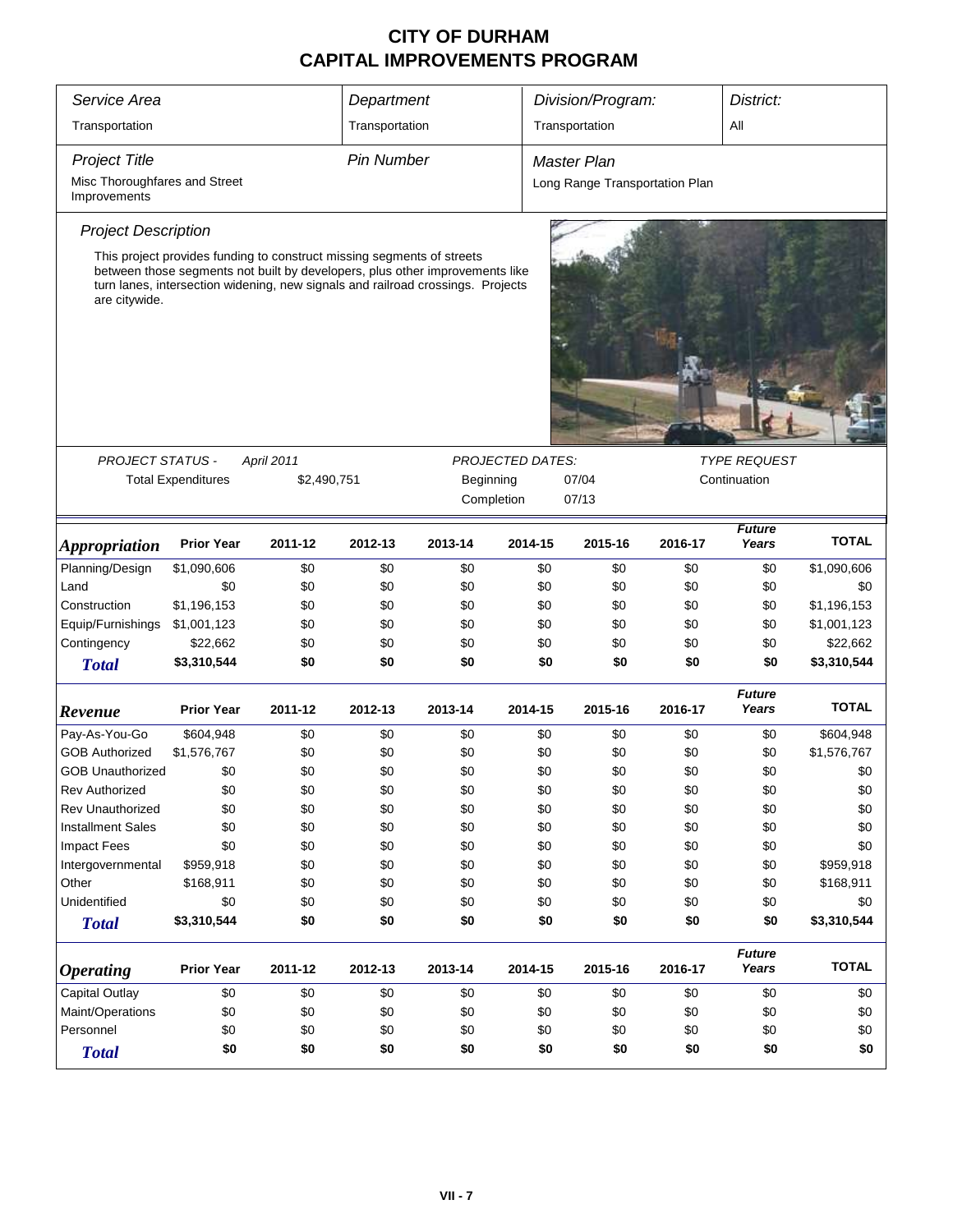| Service Area                |                                                                                                                                                                                                                       |            | Department          |         |                         | Division/Program:       |                                | District:              |              |
|-----------------------------|-----------------------------------------------------------------------------------------------------------------------------------------------------------------------------------------------------------------------|------------|---------------------|---------|-------------------------|-------------------------|--------------------------------|------------------------|--------------|
| Transportation              |                                                                                                                                                                                                                       |            | <b>Public Works</b> |         |                         | Engineering             |                                | 3                      |              |
| <b>Project Title</b>        |                                                                                                                                                                                                                       |            | Pin Number          |         |                         | Master Plan             |                                |                        |              |
| NC 751 Widening - Phase I   |                                                                                                                                                                                                                       |            |                     |         |                         |                         | Long Range Transportation Plan |                        |              |
| <b>Project Description</b>  |                                                                                                                                                                                                                       |            |                     |         |                         |                         |                                |                        |              |
|                             | This project widens 0.75 miles of NC Highway 751 from South Roxboro Street<br>to NC 54 from 2 to 4 lanes with a landscaped median and sidewalks. The<br>project will ease traffic congestion around southwest Durham. |            |                     |         |                         |                         |                                |                        |              |
|                             |                                                                                                                                                                                                                       |            |                     |         |                         |                         |                                |                        |              |
| PROJECT STATUS -            |                                                                                                                                                                                                                       | April 2011 |                     |         | <b>PROJECTED DATES:</b> |                         |                                | <b>TYPE REQUEST</b>    |              |
|                             | <b>Total Expenditures</b>                                                                                                                                                                                             |            | \$91,700            |         | Beginning<br>Completion | 03/09<br>09/18          | Revision                       |                        |              |
| <i><b>Appropriation</b></i> | <b>Prior Year</b>                                                                                                                                                                                                     | 2011-12    | 2012-13             | 2013-14 | 2014-15                 | 2015-16                 | 2016-17                        | <b>Future</b><br>Years | <b>TOTAL</b> |
| Planning/Design             | \$1,080,000                                                                                                                                                                                                           | \$0        | \$0                 | \$0     | \$1,559,180             | \$0                     | \$0                            | \$0                    | \$2,639,180  |
| Land                        | \$800,000                                                                                                                                                                                                             | \$0        | \$0                 | \$0     | \$0                     | \$2,100,000             | \$0                            | \$0                    | \$2,900,000  |
| Construction                | \$0                                                                                                                                                                                                                   | \$0        | \$0                 | \$0     | \$0                     |                         | \$0 \$5,050,000                | \$0                    | \$5,050,000  |
| Equip/Furnishings           | \$0                                                                                                                                                                                                                   | \$0        | \$0                 | \$0     | \$0                     | \$0                     | \$0                            | \$0                    | \$0          |
| Contingency                 | \$0                                                                                                                                                                                                                   | \$0        | \$0                 | \$0     | \$0                     | \$0                     | \$0                            | \$0                    | \$0          |
| <b>Total</b>                | \$1,880,000                                                                                                                                                                                                           | \$0        | \$0                 | \$0     | \$1,559,180             | \$2,100,000 \$5,050,000 |                                | \$0                    | \$10,589,180 |
| Revenue                     | <b>Prior Year</b>                                                                                                                                                                                                     | 2011-12    | 2012-13             | 2013-14 | 2014-15                 | 2015-16                 | 2016-17                        | <b>Future</b><br>Years | <b>TOTAL</b> |
| Pay-As-You-Go               | \$0                                                                                                                                                                                                                   | \$0        | \$0                 | \$0     | \$0                     | \$0                     | \$0                            | \$0                    | \$0          |
| <b>GOB Authorized</b>       | \$0                                                                                                                                                                                                                   | \$0        | \$0                 | \$0     | \$0                     | \$0                     | \$0                            | \$0                    | \$0          |
| <b>GOB Unauthorized</b>     | \$0                                                                                                                                                                                                                   | \$0        | \$0                 | \$0     | \$0                     | \$0                     | \$0                            | \$0                    | \$0          |
| <b>Rev Authorized</b>       | \$0                                                                                                                                                                                                                   | \$0        | \$0                 | \$0     | \$0                     | \$0                     | \$0                            | \$0                    | \$0          |
| Rev Unauthorized            | \$0                                                                                                                                                                                                                   | \$0        | \$0                 | \$0     | \$0                     | \$0                     | \$0                            | \$0                    | \$0          |
| <b>Installment Sales</b>    | \$0                                                                                                                                                                                                                   | \$0        | \$0                 | \$0     | \$0                     | \$0                     | \$0                            | \$0                    | \$0          |
| <b>Impact Fees</b>          | \$1,880,000                                                                                                                                                                                                           | \$0        | \$0                 | \$0     | \$1,559,180             | \$2,100,000 \$5,050,000 |                                | \$0                    | 10,589,180   |
| Intergovernmental           | \$0                                                                                                                                                                                                                   | \$0        | \$0                 | \$0     | \$0                     | \$0                     | \$0                            | \$0                    | \$0          |
| Other                       | \$0                                                                                                                                                                                                                   | \$0        | \$0                 | \$0     | \$0                     | \$0                     | \$0                            | \$0                    | \$0          |
| Unidentified                | \$0                                                                                                                                                                                                                   | \$0        | \$0                 | \$0     | \$0                     | \$0                     | \$0                            | \$0                    | \$0          |
| <b>Total</b>                | \$1,880,000                                                                                                                                                                                                           | \$0        | \$0                 | \$0     | \$1,559,180             | \$2,100,000 \$5,050,000 |                                | \$0                    | \$10,589,180 |
| <b>Operating</b>            | <b>Prior Year</b>                                                                                                                                                                                                     | 2011-12    | 2012-13             | 2013-14 | 2014-15                 | 2015-16                 | 2016-17                        | <b>Future</b><br>Years | <b>TOTAL</b> |
| Capital Outlay              | \$0                                                                                                                                                                                                                   | \$0        | \$0                 | \$0     | \$0                     | \$0                     | \$0                            | \$0                    | \$0          |
| Maint/Operations            | \$0                                                                                                                                                                                                                   | \$0        | \$0                 | \$0     | \$0                     | \$0                     | \$0                            | \$0                    | \$0          |
| Personnel                   | \$0                                                                                                                                                                                                                   | \$0        | \$0                 | \$0     | \$0                     | \$0                     | \$0                            | \$0                    | \$0          |
| <b>Total</b>                | \$0                                                                                                                                                                                                                   | \$0        | \$0                 | \$0     | \$0                     | \$0                     | \$0                            | \$0                    | \$0          |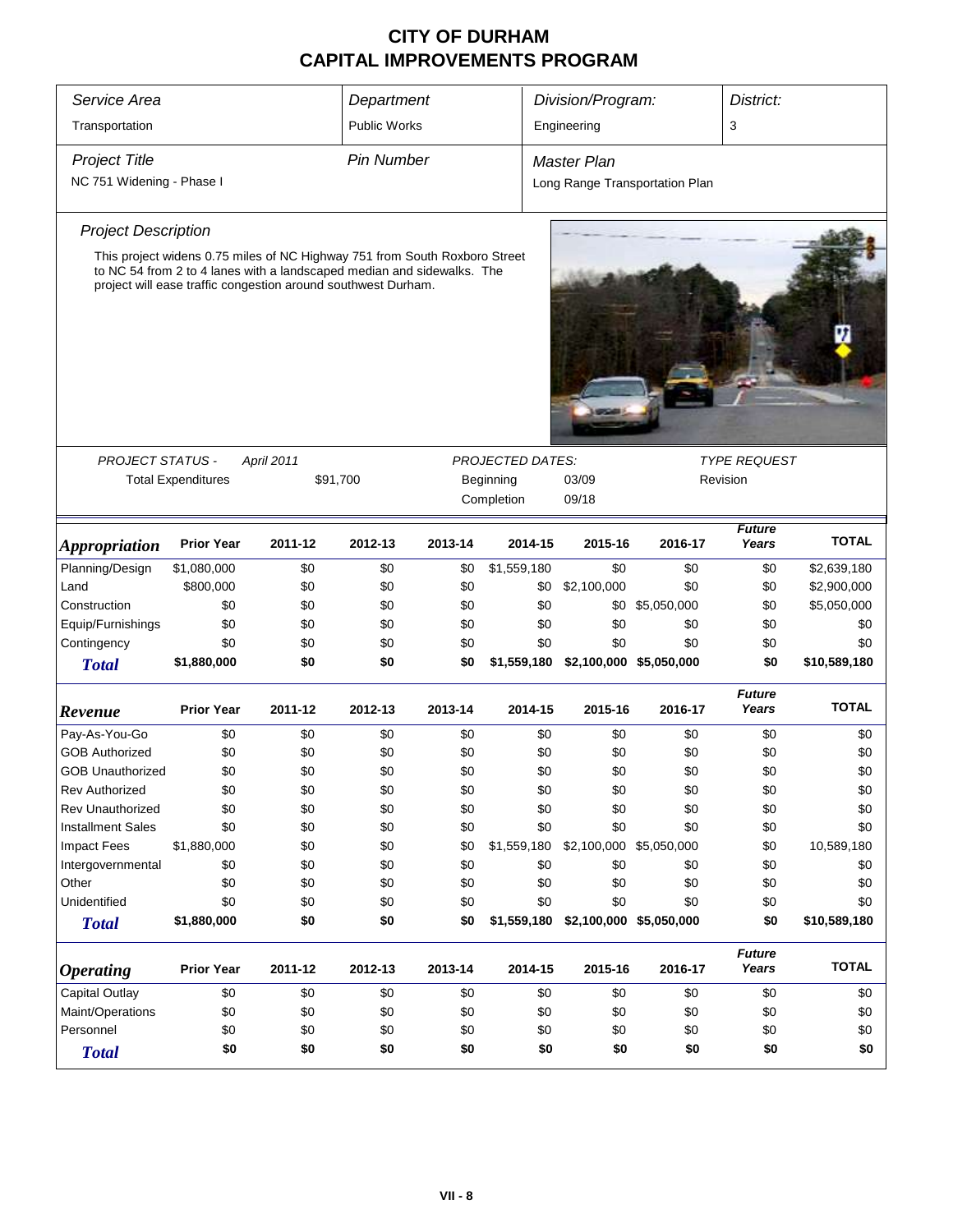| Service Area                     |                           |             | Department          | Division/Program:                                                                                                                                                                                                                        |         |                              |         | District:              |              |
|----------------------------------|---------------------------|-------------|---------------------|------------------------------------------------------------------------------------------------------------------------------------------------------------------------------------------------------------------------------------------|---------|------------------------------|---------|------------------------|--------------|
| Transportation                   |                           |             | <b>Public Works</b> |                                                                                                                                                                                                                                          |         | Engineering                  |         | All                    |              |
| <b>Project Title</b>             |                           |             | <b>Pin Number</b>   |                                                                                                                                                                                                                                          |         | <b>Master Plan</b>           |         |                        |              |
| <b>New Sidewalk Construction</b> |                           |             |                     |                                                                                                                                                                                                                                          |         | Durham Walks Pedestrian Plan |         |                        |              |
| <b>Project Description</b>       |                           |             |                     |                                                                                                                                                                                                                                          |         |                              |         |                        |              |
|                                  |                           |             |                     | This project funds new sidewalk construction citywide based on the Durham<br>Walks Pedestrian Plan. Projects provide better pedestrian access to schools<br>and bus stops, improve pedestrian safety, and improve the City's appearance. |         |                              |         |                        |              |
|                                  |                           |             |                     |                                                                                                                                                                                                                                          |         |                              |         |                        |              |
| PROJECT STATUS -                 |                           | April 2011  |                     |                                                                                                                                                                                                                                          |         |                              |         | <b>TYPE REQUEST</b>    |              |
|                                  | <b>Total Expenditures</b> | \$3,020,357 |                     | <b>PROJECTED DATES:</b><br>07/04<br>Continuation<br>Beginning<br>Completion<br>07/17                                                                                                                                                     |         |                              |         |                        |              |
| <b>Appropriation</b>             | <b>Prior Year</b>         | 2011-12     | 2012-13             | 2013-14                                                                                                                                                                                                                                  | 2014-15 | 2015-16                      | 2016-17 | <b>Future</b><br>Years | <b>TOTAL</b> |
| Planning/Design                  | \$49,771                  | \$0         | \$0                 | \$0                                                                                                                                                                                                                                      | \$0     | \$0                          | \$0     | \$0                    | \$49,771     |
| Land                             | \$11,080                  | \$0         | \$0                 | \$0                                                                                                                                                                                                                                      | \$0     | \$0                          | \$0     | \$0                    | \$11,080     |
| Construction                     | \$6,575,180               | \$0         | \$250,000           | \$250,000                                                                                                                                                                                                                                | \$0     | \$250,000                    | \$0     | \$0                    | \$7,325,180  |
| Equip/Furnishings                | \$0                       | \$0         | \$0                 | \$0                                                                                                                                                                                                                                      | \$0     | \$0                          | \$0     | \$0                    | \$0          |
| Contingency                      | \$0                       | \$0         | \$0                 | \$0                                                                                                                                                                                                                                      | \$0     | \$0                          | \$0     | \$0                    | \$0          |
| <b>Total</b>                     | \$6,636,031               | \$0         | \$250,000           | \$250,000                                                                                                                                                                                                                                | \$0     | \$250,000                    | \$0     | \$0                    | \$7,386,031  |
| Revenue                          | <b>Prior Year</b>         | 2011-12     | 2012-13             | 2013-14                                                                                                                                                                                                                                  | 2014-15 | 2015-16                      | 2016-17 | <b>Future</b><br>Years | <b>TOTAL</b> |
| Pay-As-You-Go                    | \$0                       | \$0         | \$0                 | \$0                                                                                                                                                                                                                                      | \$0     | \$0                          | \$0     | \$0                    | \$0          |
| <b>GOB Authorized</b>            | \$3,350,000               | \$0         | \$0                 | \$0                                                                                                                                                                                                                                      | \$0     | \$0                          | \$0     | \$0                    | \$3,350,000  |
| <b>GOB Unauthorized</b>          | \$0                       | \$0         | \$0                 | \$0                                                                                                                                                                                                                                      | \$0     | \$0                          | \$0     | \$0                    | \$0          |
| <b>Rev Authorized</b>            | \$0                       | \$0         | \$0                 | \$0                                                                                                                                                                                                                                      | \$0     | \$0                          | \$0     | \$0                    | \$0          |
| <b>Rev Unauthorized</b>          | \$0                       | \$0         | \$0                 | \$0                                                                                                                                                                                                                                      | \$0     | \$0                          | \$0     | \$0                    | \$0          |
| <b>Installment Sales</b>         | \$0                       | \$0         | \$0                 | \$0                                                                                                                                                                                                                                      | \$0     | \$0                          | \$0     | \$0                    | \$0          |
| <b>Impact Fees</b>               | \$0                       | \$0         | \$0                 | \$0                                                                                                                                                                                                                                      | \$0     | \$0                          | \$0     | \$0                    | \$0          |
| Intergovernmental                | \$3,038,131               | \$0         | \$0                 | \$0                                                                                                                                                                                                                                      | \$0     | \$0                          | \$0     | \$0                    | \$3,038,131  |
| Other                            | \$247,900                 | \$0         | \$0                 | \$0                                                                                                                                                                                                                                      | \$0     | \$0                          | \$0     | \$0                    | \$247,900    |
| Unidentified                     | \$0                       | \$0         | \$250,000           | \$250,000                                                                                                                                                                                                                                | \$0     | \$250,000                    | \$0     | \$0                    | \$750,000    |
| <b>Total</b>                     | \$6,636,031               | \$0         | \$250,000           | \$250,000                                                                                                                                                                                                                                | \$0     | \$250,000                    | \$0     | \$0                    | \$7,386,031  |
| <b>Operating</b>                 | <b>Prior Year</b>         | 2011-12     | 2012-13             | 2013-14                                                                                                                                                                                                                                  | 2014-15 | 2015-16                      | 2016-17 | <b>Future</b><br>Years | <b>TOTAL</b> |
| <b>Capital Outlay</b>            | \$0                       | \$0         | \$0                 | \$0                                                                                                                                                                                                                                      | \$0     | \$0                          | \$0     | \$0                    | \$0          |
| Maint/Operations                 | \$0                       | \$0         | \$0                 | \$0                                                                                                                                                                                                                                      | \$0     | \$0                          | \$0     | \$0                    | \$0          |
| Personnel                        | \$0                       | \$0         | \$0                 | \$0                                                                                                                                                                                                                                      | \$0     | \$0                          | \$0     | \$0                    | \$0          |
| <b>Total</b>                     | \$0                       | \$0         | \$0                 | \$0                                                                                                                                                                                                                                      | \$0     | \$0                          | \$0     | \$0                    | \$0          |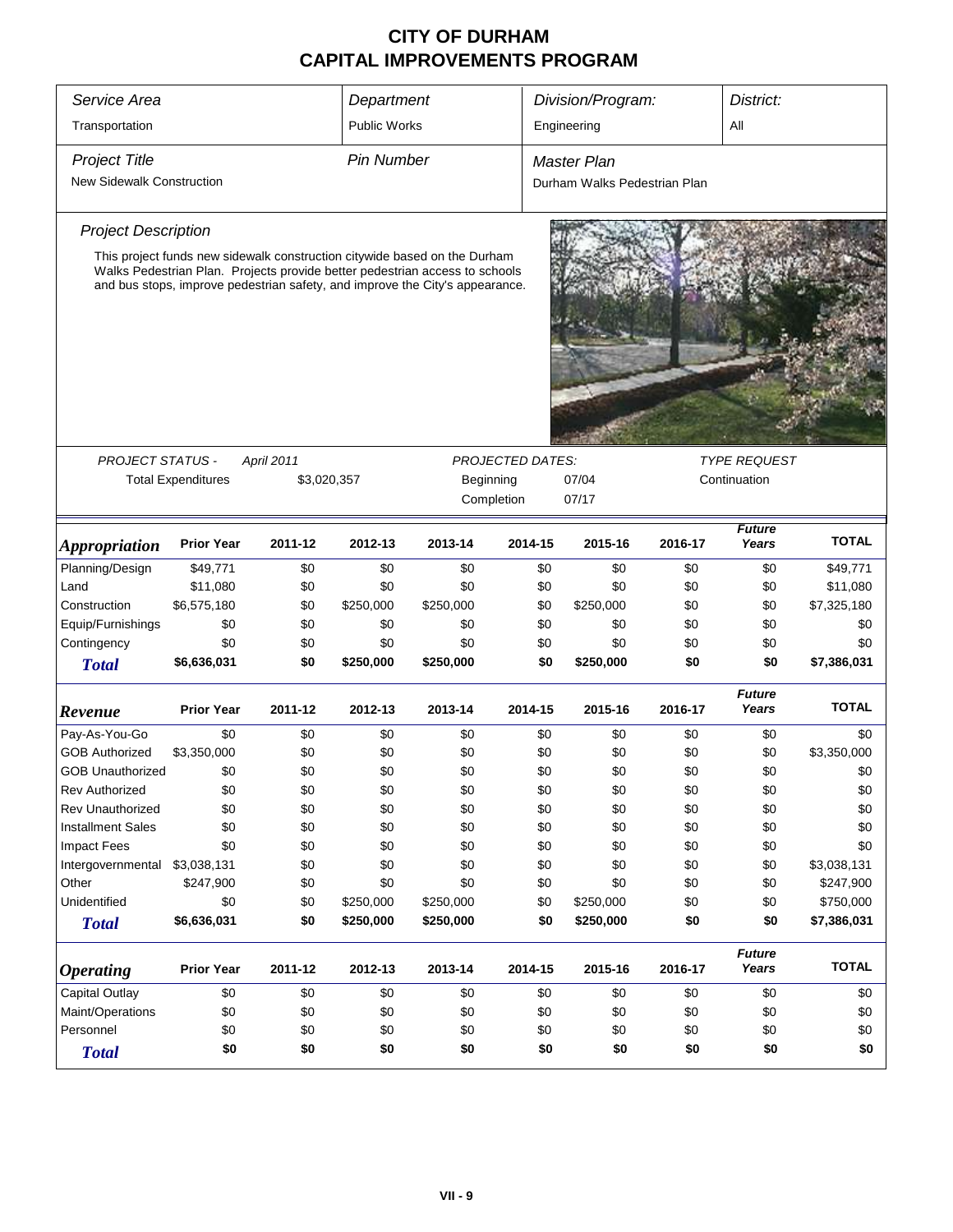| Service Area                                                         |                           |                                                                                                                                                                                                                                                                                                                        | Department          |           |                         | Division/Program:      |           | District:              |              |
|----------------------------------------------------------------------|---------------------------|------------------------------------------------------------------------------------------------------------------------------------------------------------------------------------------------------------------------------------------------------------------------------------------------------------------------|---------------------|-----------|-------------------------|------------------------|-----------|------------------------|--------------|
| Transportation                                                       |                           |                                                                                                                                                                                                                                                                                                                        | <b>Public Works</b> |           |                         | Engineering            |           | All                    |              |
|                                                                      |                           |                                                                                                                                                                                                                                                                                                                        |                     |           |                         |                        |           |                        |              |
| <b>Project Title</b>                                                 |                           |                                                                                                                                                                                                                                                                                                                        | <b>Pin Number</b>   |           |                         | <b>Master Plan</b>     |           |                        |              |
| <b>Petition Sidewalk Construction</b>                                |                           |                                                                                                                                                                                                                                                                                                                        |                     |           |                         | Pedestrian Master Plan |           |                        |              |
| <b>Project Description</b>                                           |                           |                                                                                                                                                                                                                                                                                                                        |                     |           |                         |                        |           |                        |              |
|                                                                      |                           | This program includes funding for construction of new sidewalks requested by<br>citizen petition. The program improves pedestrian safety, encourages walking,<br>provides better pedestrian access to schools and bus stops, and improves the<br>City's appearance. Currently there are six ordered sidewalk projects. |                     |           |                         |                        |           |                        |              |
|                                                                      |                           |                                                                                                                                                                                                                                                                                                                        |                     |           |                         |                        |           |                        |              |
| <b>PROJECT STATUS -</b>                                              |                           | April 2011                                                                                                                                                                                                                                                                                                             |                     |           | <b>PROJECTED DATES:</b> |                        |           | <b>TYPE REQUEST</b>    |              |
|                                                                      | <b>Total Expenditures</b> |                                                                                                                                                                                                                                                                                                                        | \$0                 |           | Beginning               | 10/09                  |           | Revision               |              |
|                                                                      |                           |                                                                                                                                                                                                                                                                                                                        |                     |           | Completion              | 09/18                  |           |                        |              |
| <i><b>Appropriation</b></i>                                          | <b>Prior Year</b>         | 2011-12                                                                                                                                                                                                                                                                                                                | 2012-13             | 2013-14   | 2014-15                 | 2015-16                | 2016-17   | <b>Future</b><br>Years | <b>TOTAL</b> |
| Planning/Design                                                      | \$0                       | \$0                                                                                                                                                                                                                                                                                                                    | \$0                 | \$0       | \$0                     | \$0                    | \$0       | \$0                    | \$0          |
| Land                                                                 | \$0                       | \$0                                                                                                                                                                                                                                                                                                                    | \$0                 | \$0       | \$0                     | \$0                    | \$0       | \$0                    | \$0          |
| Construction                                                         | \$224,119                 | \$100,000                                                                                                                                                                                                                                                                                                              | \$100,000           | \$100,000 | \$100,000               | \$100,000              | \$100,000 | \$200,000              | \$1,024,119  |
| Equip/Furnishings                                                    | \$0                       | \$0                                                                                                                                                                                                                                                                                                                    | \$0                 | \$0       | \$0                     | \$0                    | \$0       | \$0                    | \$0          |
| Contingency                                                          | \$0                       | \$0                                                                                                                                                                                                                                                                                                                    | \$0                 | \$0       | \$0                     | \$0                    | \$0       | \$0                    | \$0          |
| <b>Total</b>                                                         | \$224,119                 | \$100,000                                                                                                                                                                                                                                                                                                              | \$100,000           | \$100,000 | \$100,000               | \$100,000              | \$100,000 | \$200,000              | \$1,024,119  |
| Revenue                                                              | <b>Prior Year</b>         | 2011-12                                                                                                                                                                                                                                                                                                                | 2012-13             | 2013-14   | 2014-15                 | 2015-16                | 2016-17   | <b>Future</b><br>Years | <b>TOTAL</b> |
| Pay-As-You-Go                                                        | \$100,000                 | \$0                                                                                                                                                                                                                                                                                                                    | \$0                 | \$0       | \$0                     | \$0                    | \$0       | \$0                    | \$100,000    |
| <b>GOB Authorized</b>                                                | \$0                       | \$0                                                                                                                                                                                                                                                                                                                    | \$0                 | \$0       | \$0                     | \$0                    | \$0       | \$0                    | \$0          |
| <b>GOB Unauthorized</b>                                              | \$0                       | \$0                                                                                                                                                                                                                                                                                                                    | \$0                 | \$0       | \$0                     | \$0                    | \$0       | \$0                    | \$0          |
| <b>Rev Authorized</b>                                                | \$0                       | \$0                                                                                                                                                                                                                                                                                                                    | \$0                 | \$0       | \$0                     | \$0                    | \$0       | \$0                    | \$0          |
| Rev Unauthorized                                                     | \$0                       | \$0                                                                                                                                                                                                                                                                                                                    | \$0                 | \$0       | \$0                     | \$0                    | \$0       | \$0                    | \$0          |
| <b>Installment Sales</b>                                             | \$0                       | \$100,000                                                                                                                                                                                                                                                                                                              | \$0                 | \$0       | \$0                     | \$0                    | \$0       | \$0                    | \$100,000    |
| <b>Impact Fees</b>                                                   | \$0                       | \$0                                                                                                                                                                                                                                                                                                                    | \$0                 | \$0       | \$0                     | \$0                    | \$0       | \$0                    | \$0          |
| Intergovernmental                                                    | \$0                       | \$0                                                                                                                                                                                                                                                                                                                    | \$0                 | \$0       | \$0                     | \$0                    | \$0       | \$0                    | \$0          |
| Other                                                                | \$124,119                 | \$0                                                                                                                                                                                                                                                                                                                    | \$0                 | \$0       | \$0                     | \$0                    | \$0       | \$0                    | \$124,119    |
| Unidentified                                                         | \$0                       | \$0                                                                                                                                                                                                                                                                                                                    | \$100,000           | \$100,000 | \$100,000               | \$100,000              | \$100,000 | \$200,000              | \$700,000    |
| <b>Total</b>                                                         | \$224,119                 | \$100,000                                                                                                                                                                                                                                                                                                              | \$100,000           | \$100,000 | \$100,000               | \$100,000              | \$100,000 | \$200,000              | \$1,024,119  |
| <b>Operating</b>                                                     | <b>Prior Year</b>         | 2011-12                                                                                                                                                                                                                                                                                                                | 2012-13             | 2013-14   | 2014-15                 | 2015-16                | 2016-17   | <b>Future</b><br>Years | <b>TOTAL</b> |
| <b>Capital Outlay</b>                                                | \$0                       | \$0                                                                                                                                                                                                                                                                                                                    | \$0                 | \$0       | \$0                     | \$0                    | \$0       | \$0                    | \$0          |
| Maint/Operations                                                     | \$0                       | \$0                                                                                                                                                                                                                                                                                                                    | \$0                 | \$0       | \$0                     | \$0                    | \$0       | \$0                    | \$0          |
| Personnel                                                            | \$0                       | \$0                                                                                                                                                                                                                                                                                                                    | \$0                 | \$0       |                         | \$0                    | \$0       | \$0                    | \$0          |
| \$0<br>\$0<br>\$0<br>\$0<br>\$0<br>\$0<br>\$0<br>\$0<br><b>Total</b> |                           |                                                                                                                                                                                                                                                                                                                        |                     |           |                         |                        |           | \$0                    | \$0          |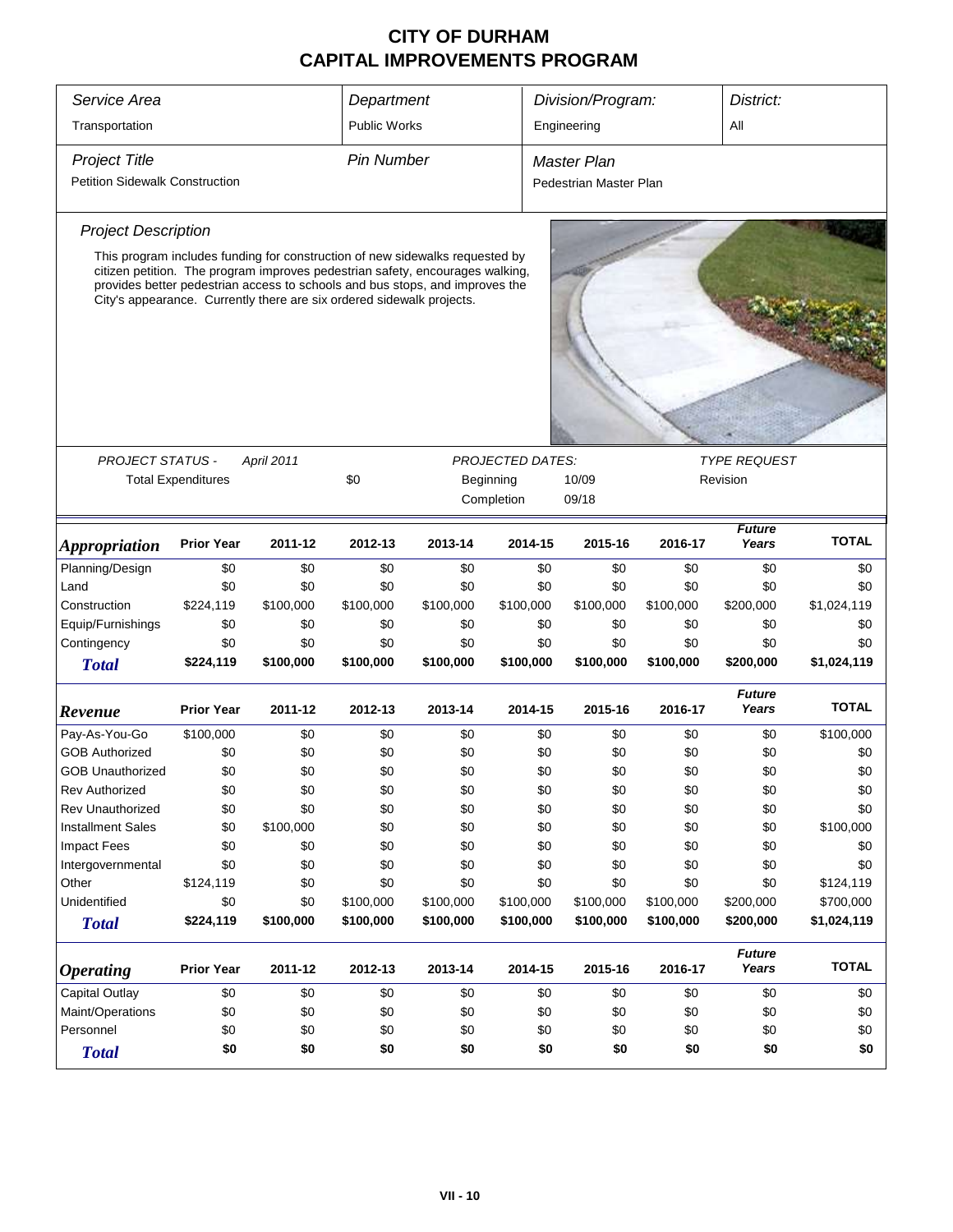| Service Area                        |                           |                                                                                                                                                         | Department          |           |                         | Division/Program:      |            |                        | District:    |  |
|-------------------------------------|---------------------------|---------------------------------------------------------------------------------------------------------------------------------------------------------|---------------------|-----------|-------------------------|------------------------|------------|------------------------|--------------|--|
| Transportation                      |                           |                                                                                                                                                         | <b>Public Works</b> |           |                         | Engineering            |            | All                    |              |  |
| <b>Project Title</b>                |                           |                                                                                                                                                         | <b>Pin Number</b>   |           |                         | <b>Master Plan</b>     |            |                        |              |  |
| Sidewalk Repair, ADA and Gaps       |                           |                                                                                                                                                         |                     |           |                         | Pedestrian Master Plan |            |                        |              |  |
| <b>Project Description</b>          |                           |                                                                                                                                                         |                     |           |                         |                        |            |                        |              |  |
|                                     |                           | This program includes funding for on-going repair, maintenance and ADA                                                                                  |                     |           |                         |                        |            |                        |              |  |
|                                     |                           | required improvements to existing City sidewalks. The program improves<br>pedestrian safety, encourages walking, provides better access for pedestrians |                     |           |                         |                        |            |                        |              |  |
| and preserves City sidewalk assets. |                           |                                                                                                                                                         |                     |           |                         |                        |            |                        |              |  |
|                                     |                           |                                                                                                                                                         |                     |           |                         |                        |            |                        |              |  |
|                                     |                           |                                                                                                                                                         |                     |           |                         |                        |            |                        |              |  |
|                                     |                           |                                                                                                                                                         |                     |           |                         |                        |            |                        |              |  |
|                                     |                           |                                                                                                                                                         |                     |           |                         |                        |            |                        |              |  |
|                                     |                           |                                                                                                                                                         |                     |           |                         |                        |            |                        |              |  |
| <b>PROJECT STATUS -</b>             |                           | April 2011                                                                                                                                              |                     |           | <b>PROJECTED DATES:</b> |                        |            | <b>TYPE REQUEST</b>    |              |  |
|                                     | <b>Total Expenditures</b> |                                                                                                                                                         | \$0                 | Beginning |                         | 07/11                  | <b>New</b> |                        |              |  |
|                                     |                           |                                                                                                                                                         |                     |           | Completion              | 06/12                  |            |                        |              |  |
| <b>Appropriation</b>                | <b>Prior Year</b>         | 2011-12                                                                                                                                                 | 2012-13             | 2013-14   | 2014-15                 | 2015-16                | 2016-17    | <b>Future</b><br>Years | <b>TOTAL</b> |  |
| Planning/Design                     | \$0                       | \$0                                                                                                                                                     | \$0                 | \$0       | \$0                     | \$0                    | \$0        | \$0                    | \$0          |  |
| Land                                | \$0                       | \$0                                                                                                                                                     | \$0                 | \$0       | \$0                     | \$0                    | \$0        | \$0                    | \$0          |  |
| Construction                        | \$0                       | \$100,000                                                                                                                                               | \$0                 | \$0       | \$0                     | \$0                    | \$0        | \$0                    | \$100,000    |  |
| Equip/Furnishings                   | \$0                       | \$0                                                                                                                                                     | \$0                 | \$0       | \$0                     | \$0                    | \$0        | \$0                    | \$0          |  |
| Contingency                         | \$0                       | \$0                                                                                                                                                     | \$0                 | \$0       | \$0                     | \$0                    | \$0        | \$0                    | \$0          |  |
| <b>Total</b>                        | \$0                       | \$100,000                                                                                                                                               | \$0                 | \$0       | \$0                     | \$0                    | \$0        | \$0                    | \$100,000    |  |
| Revenue                             | <b>Prior Year</b>         | 2011-12                                                                                                                                                 | 2012-13             | 2013-14   | 2014-15                 | 2015-16                | 2016-17    | <b>Future</b><br>Years | <b>TOTAL</b> |  |
| Pay-As-You-Go                       | \$0                       | \$0                                                                                                                                                     | \$0                 | \$0       | \$0                     | \$0                    | \$0        | \$0                    | \$0          |  |
| <b>GOB Authorized</b>               | \$0                       | \$0                                                                                                                                                     | \$0                 | \$0       | \$0                     | \$0                    | \$0        | \$0                    | \$0          |  |
| <b>GOB Unauthorized</b>             | \$0                       | \$0                                                                                                                                                     | \$0                 | \$0       | \$0                     | \$0                    | \$0        | \$0                    | \$0          |  |
| <b>Rev Authorized</b>               | \$0                       | \$0                                                                                                                                                     | \$0                 | \$0       | \$0                     | \$0                    | \$0        | \$0                    | \$0          |  |
| <b>Rev Unauthorized</b>             | \$0                       | \$0                                                                                                                                                     | \$0                 | \$0       | \$0                     | \$0                    | \$0        | \$0                    | \$0          |  |
| <b>Installment Sales</b>            | \$0                       | \$0                                                                                                                                                     | \$0                 | \$0       | \$0                     | \$0                    | \$0        | \$0                    | \$0          |  |
| <b>Impact Fees</b>                  | \$0                       | \$0                                                                                                                                                     | \$0                 | \$0       | \$0                     | \$0                    | \$0        | \$0                    | \$0          |  |
| Intergovernmental                   | \$0                       | \$0                                                                                                                                                     | \$0                 | \$0       | \$0                     | \$0                    | \$0        | \$0                    | \$0          |  |
| Other                               | \$0                       | \$100,000                                                                                                                                               | \$0                 | \$0       | \$0                     | \$0                    | \$0        | \$0                    | \$100,000    |  |
| Unidentified                        | \$0                       | \$0                                                                                                                                                     | \$0                 | \$0       | \$0                     | \$0                    | \$0        | \$0                    | \$0          |  |
| <b>Total</b>                        | \$0                       | \$100,000                                                                                                                                               | \$0                 | \$0       | \$0                     | \$0                    | \$0        | \$0                    | \$100,000    |  |
|                                     | <b>Prior Year</b>         | 2011-12                                                                                                                                                 | 2012-13             | 2013-14   | 2014-15                 | 2015-16                | 2016-17    | <b>Future</b><br>Years | <b>TOTAL</b> |  |
| <b>Operating</b>                    |                           |                                                                                                                                                         |                     |           |                         |                        |            |                        |              |  |
| Capital Outlay                      | \$0                       | \$0                                                                                                                                                     | \$0                 | \$0       | \$0                     | \$0                    | \$0        | \$0                    | \$0          |  |
| Maint/Operations                    | \$0                       | \$0                                                                                                                                                     | \$0                 | \$0       | \$0                     | \$0                    | \$0        | \$0                    | \$0          |  |
| Personnel                           | \$0                       | \$0                                                                                                                                                     | \$0                 | \$0       | \$0                     | \$0                    | \$0        | \$0                    | \$0          |  |
| <b>Total</b>                        | \$0                       | \$0                                                                                                                                                     | \$0                 | \$0       | \$0                     | \$0                    | \$0        | \$0                    | \$0          |  |